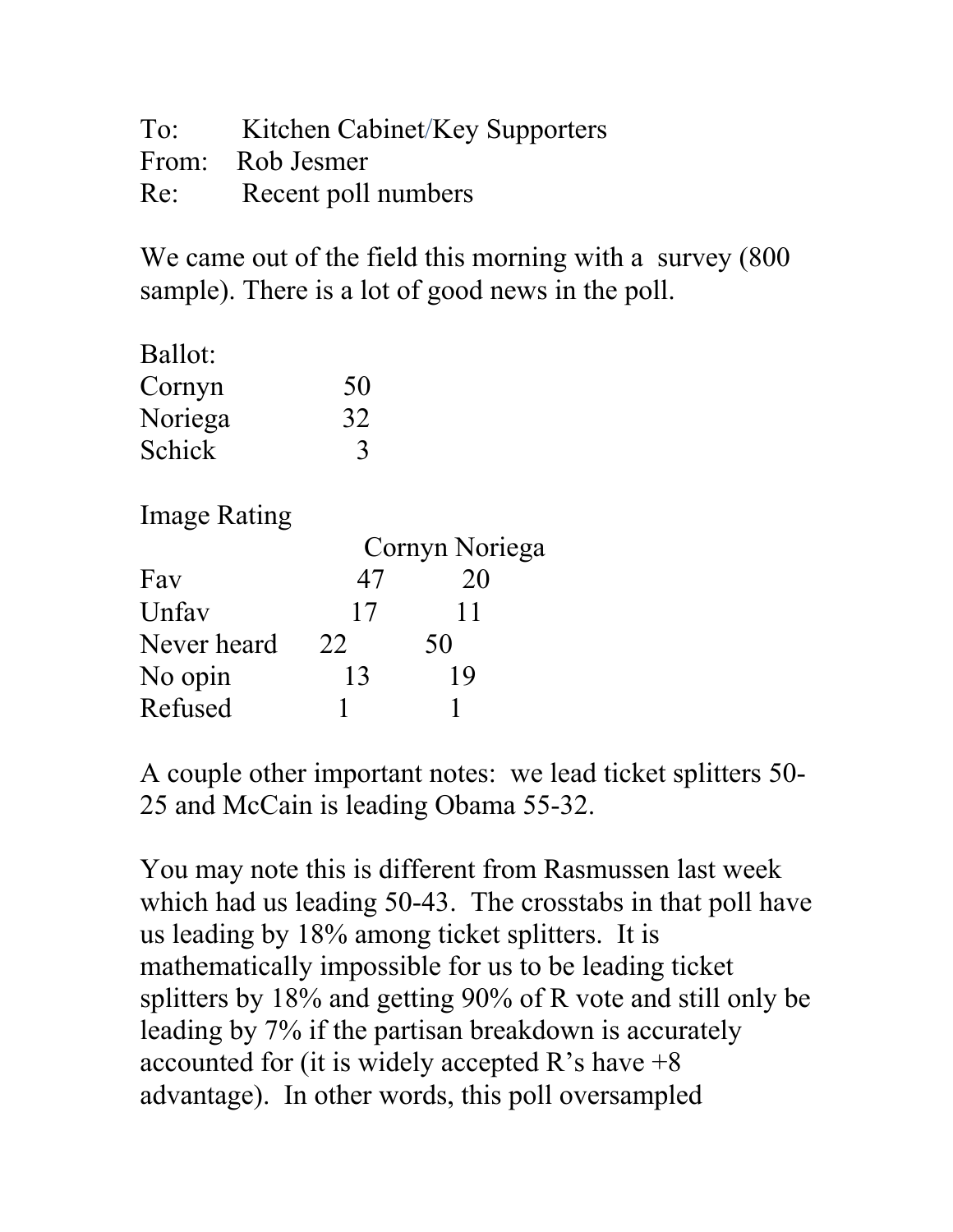## **Democrats**

We get to party breakdown a little differently than some pollsters by asking vote behavior rather than what party you identify with. In other words, instead of asking are you a Republican or Democrat, we ask do you usually vote for R or D, sometimes vote R or D or a few more R than D (or D than R). Asking it this way produced 48 R and 37 D (indies would be distributed in these numbers).

We still need to work on our name ID and ballot which are not where they need to be. Cornyn favorables have improved +7 since we started TV but we have a little ways to go. As it relates to ballot, we are at the all important 50% threshold but we should be able to boost this a few more points once TV really starts to penetrate.

Finally, what makes me feel best about where we are is what we haven't heard from Noriega campaign; their poll numbers. They have several payments to their pollster on their FEC report and haven't released a poll since last November. What does this mean? They are looking at something close to what we are looking at. Trust me, if they had good numbers, they would get them out.

We are in good shape but I don't want to give the false impression we don't have a lot of work to do. Although Noriega is a weak, underfunded candidate that is way to the left of the Texas electorate (and prone to angry outbursts!), we are operating in an extremely volatile and fluid political climate. Also, he is starting TV Thursday which will no